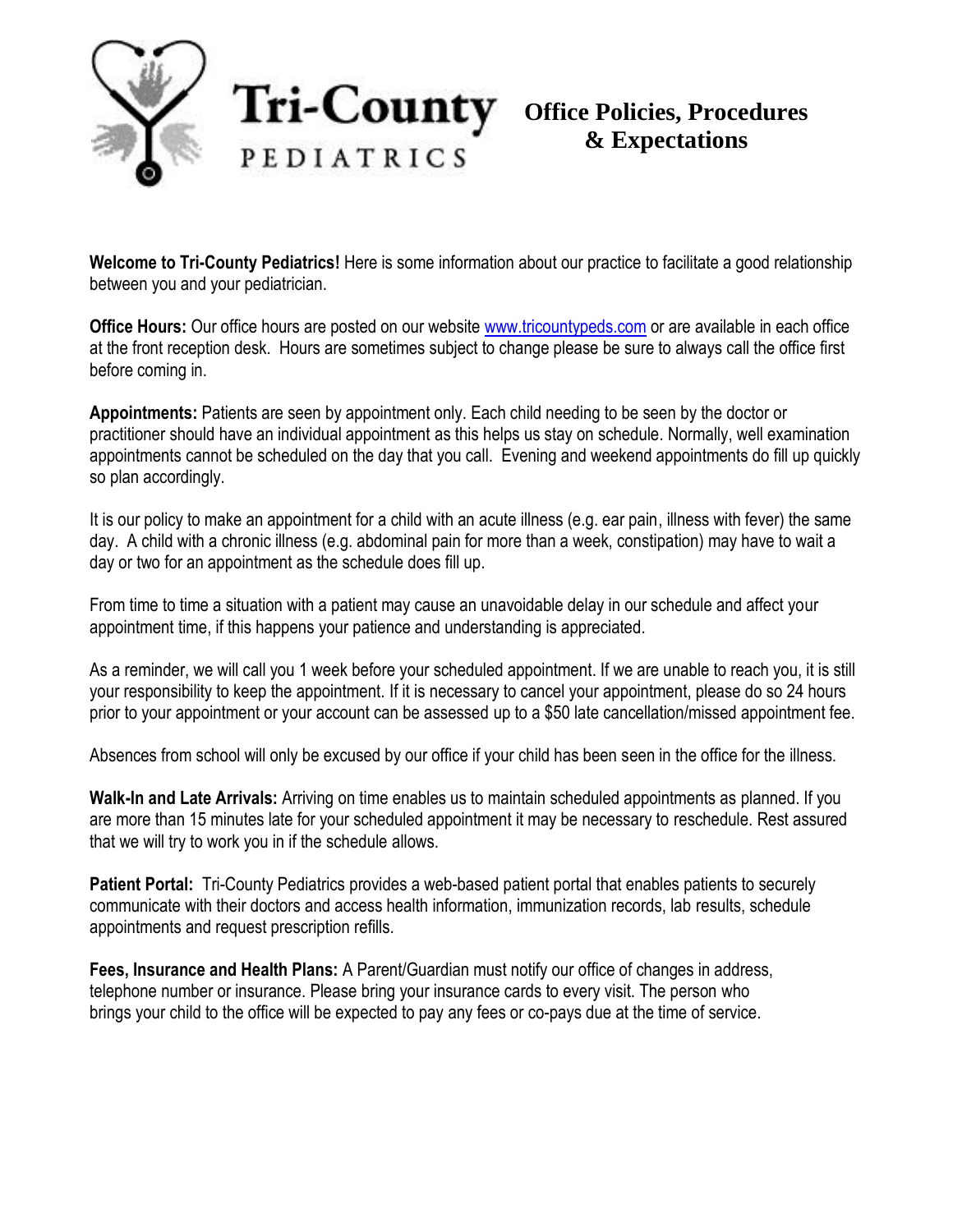**You will be responsible for payment of charges from services rendered if we are unable to verify benefits with your insurance company.** Insurance companies require collection of your co-pay or contracted percentage of services at every visit. If you have a deductible that has not yet been met, you will be required to pay for the visit in full. If your insurance company does not pay for a service, the charges will be the responsibility of the parent/guardian. We recommend that you always question your insurance company regarding your benefits first if you have any questions about covered services or bills. We accept cash, checks, Visa and MasterCard for payment. There is a \$25 fee for returned checks.

Special payment arrangements are required for anyone with an account balance that remains unpaid after two statements have been sent, prior to scheduling an appointment. Please speak with our billing department to discuss payment arrangements.

**Medical Records:** Copies of medical records will be provided within 2 business days with your prepayment. Please see our Forms and Records Fees Policy.

**Medication Refills:** Patients on medication for ADHD will be seen for medication evaluation every 3 months. Refills for ADHD medications will be provided only if these appointments are kept. Parents/Guardians may call our front desk staff to request a refill for ADHD medications.

Controlled substance medication prescriptions must be picked up by a parent/guardian. Medication refills can be requested over the phone to treat stable, chronic medical conditions that require ongoing medication (i.e., asthma, allergies), as long as the patient is established and has been seen for a well exam within the past 12 months.

**Telephone Calls:** Our medical assistants & staff are always available during business hours to help you. You can ask to leave a message with any questions that you may have for the Doctor or practitioner. Every attempt will be made to return all calls/messages received prior to 3:00 p.m. on that business day; however, depending on the reason for the call, calls received after 3:00 p.m. may not be returned until the next business day. If you feel your child needs to be seen please speak with a medical assistant/receptionist to schedule an appointment, as the schedule sometimes fills up quickly.

In case of an emergency, call 911 or take your child to the nearest hospital emergency room.

**After Hours Services:** After-hours contact with the practitioner/physician is intended for medical problems of a more urgent nature. Your questions regarding appointments, billing, referrals, refills, or other issues of a non-urgent nature should be asked during normal business hours. Our answering service can always reach the practitioner or physician on call. Typically the practitioner on call will either have the answering service refer calls to them directly or they will check in every hour for messages. It is a reasonable expectation to receive a return call not much more than one hour after you leave a message.

Violation of office policies may result in dismissal from the practice.

Please keep this copy for your reference, simply sign & return the signature page below.